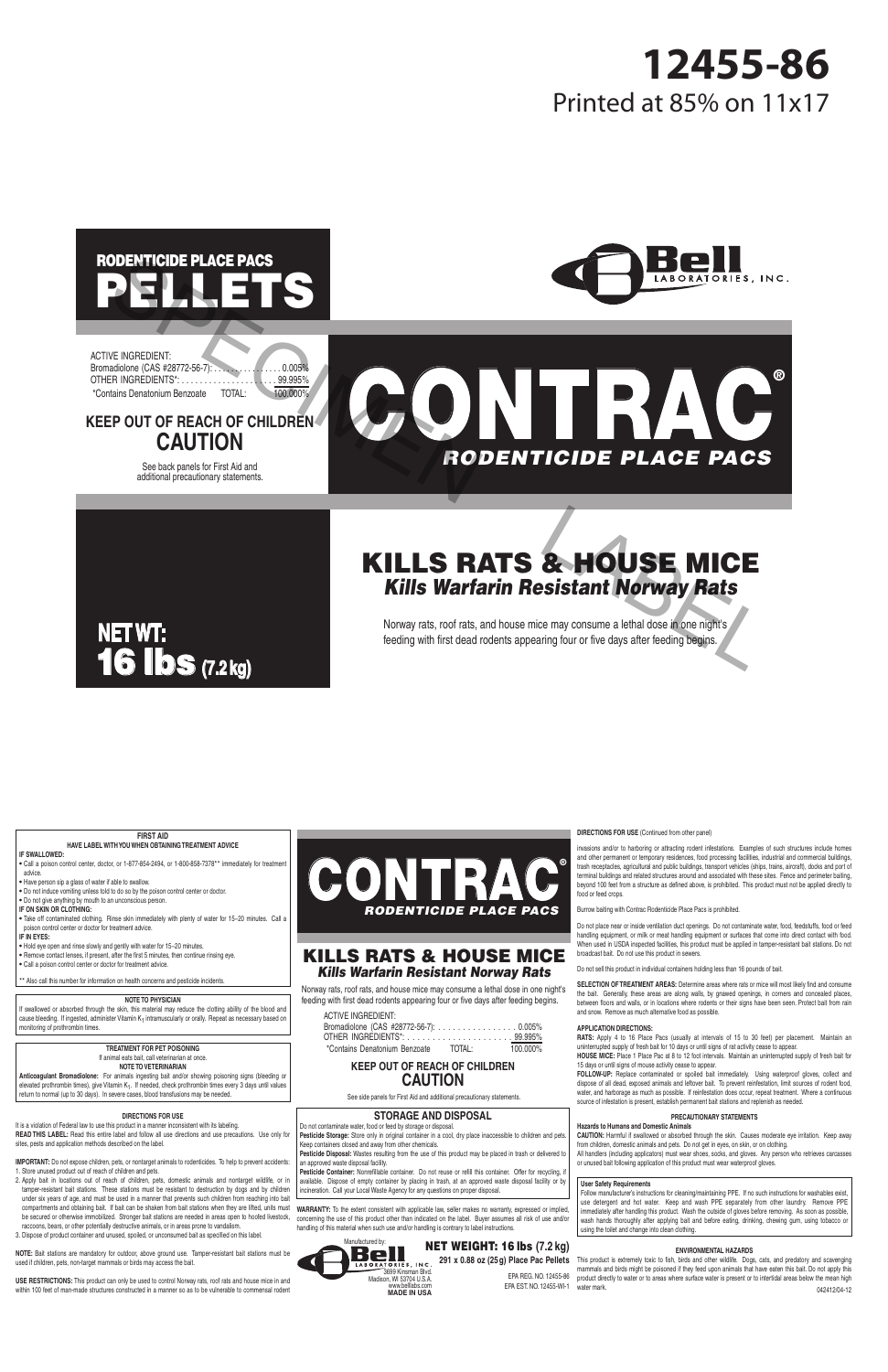#### **FIRST AID**

#### **HAVE LABEL WITH YOU WHEN OBTAINING TREATMENT ADVICE**

#### **IF SWALLOWED:**

**•** Call a poison control center, doctor, or 1-877-854-2494, or 1-800-858-7378\*\* immediately for treatment advice.

**•** Have person sip a glass of water if able to swallow.

**•** Do not induce vomiting unless told to do so by the poison control center or doctor. **•** Do not give anything by mouth to an unconscious person.

#### **IF ON SKIN OR CLOTHING:**

**•** Take off contaminated clothing. Rinse skin immediately with plenty of water for 15−20 minutes. Call a poison control center or doctor for treatment advice.

#### **IF IN EYES:**

- Hold eye open and rinse slowly and gently with water for 15−20 minutes.
- Remove contact lenses, if present, after the first 5 minutes, then continue rinsing eye.
- Call a poison control center or doctor for treatment advice.

\*\* Also call this number for information on health concerns and pesticide incidents.

#### **NOTE TO PHYSICIAN**

If swallowed or absorbed through the skin, this material may reduce the clotting ability of the blood and cause bleeding. If ingested, administer Vitamin K<sub>1</sub> intramuscularly or orally. Repeat as necessary based on monitoring of prothrombin times.

#### **TREATMENT FOR PET POISONING**

If animal eats bait, call veterinarian at once.

#### **NOTE TO VETERINARIAN**

**Anticoagulant Bromadiolone:** For animals ingesting bait and/or showing poisoning signs (bleeding or elevated prothrombin times), give Vitamin K<sub>1</sub>. If needed, check prothrombin times every 3 days until values return to normal (up to 30 days). In severe cases, blood transfusions may be needed.

#### **DIRECTIONS FOR USE**

It is a violation of Federal law to use this product in a manner inconsistent with its labeling. **READ THIS LABEL:** Read this entire label and follow all use directions and use precautions. Use only for sites, pests and application methods described on the label.

**IMPORTANT:** Do not expose children, pets, or nontarget animals to rodenticides. To help to prevent accidents: 1. Store unused product out of reach of children and pets.

- 2. Apply bait in locations out of reach of children, pets, domestic animals and nontarget wildlife, or in tamper-resistant bait stations. These stations must be resistant to destruction by dogs and by children under six years of age, and must be used in a manner that prevents such children from reaching into bait compartments and obtaining bait. If bait can be shaken from bait stations when they are lifted, units must be secured or otherwise immobilized. Stronger bait stations are needed in areas open to hoofed livestock, raccoons, bears, or other potentially destructive animals, or in areas prone to vandalism.
- 3. Dispose of product container and unused, spoiled, or unconsumed bait as specified on this label.

**NOTE:** Bait stations are mandatory for outdoor, above ground use. Tamper-resistant bait stations must be used if children, pets, non-target mammals or birds may access the bait.

**USE RESTRICTIONS:** This product can only be used to control Norway rats, roof rats and house mice in and within 100 feet of man-made structures constructed in a manner so as to be vulnerable to commensal rodent

# CONTRAC® *RODENTICIDE PLACE PACS* EXAMENTAL SPECIES PLACE PACE IS CONTINUES IN A CONTINUES PLACE PACE IS CONTINUES IN A CONTINUES IN A CONTINUES IN A CONTINUES IN A CONTINUES IN A CONTINUES IN A CONTINUES IN A CONTINUES IN A CONTINUES IN A CONTINUES IN A

#### KILLS RATS & HOUSE MICE *Kills Warfarin Resistant Norway Rats*

Norway rats, roof rats, and house mice may consume a lethal dose in one night's feeding with first dead rodents appearing four or five days after feeding begins.

#### ACTIVE INGREDIENT:

| Bromadiolone (CAS #28772-56-7): 0.005% |        |          |
|----------------------------------------|--------|----------|
|                                        |        |          |
| *Contains Denatonium Benzoate          | total: | 100.000% |

#### **KEEP OUT OF REACH OF CHILDREN CAUTION**

See side panels for First Aid and additional precautionary statements.

#### **STORAGE AND DISPOSAL**

Do not contaminate water, food or feed by storage or disposal.

**Pesticide Storage:** Store only in original container in a cool, dry place inaccessible to children and pets. Keep containers closed and away from other chemicals.

**Pesticide Disposal:** Wastes resulting from the use of this product may be placed in trash or delivered to an approved waste disposal facility.

Pesticide Container: Nonrefillable container. Do not reuse or refill this container. Offer for recycling. available. Dispose of empty container by placing in trash, at an approved waste disposal facility or by incineration. Call your Local Waste Agency for any questions on proper disposal.

WARRANTY: To the extent consistent with applicable law, seller makes no warranty, expressed or implied, concerning the use of this product other than indicated on the label. Buyer assumes all risk of use and/or handling of this material when such use and/or handling is contrary to label instructions.



#### NET WEIGHT: 16 lbs **(7.2 kg) 291 x 0.88 oz (25 g) Place Pac Pellets**

#### **DIRECTIONS FOR USE** (Continued from other panel)

invasions and/or to harboring or attracting rodent infestations. Examples of such structures include homes and other permanent or temporary residences, food processing facilities, industrial and commercial buildings, trash receptacles, agricultural and public buildings, transport vehicles (ships, trains, aircraft), docks and port of terminal buildings and related structures around and associated with these sites. Fence and perimeter baiting, beyond 100 feet from a structure as defined above, is prohibited. This product must not be applied directly to food or feed crops.

Burrow baiting with Contrac Rodenticide Place Pacs is prohibited.

Do not place near or inside ventilation duct openings. Do not contaminate water, food, feedstuffs, food or feed handling equipment, or milk or meat handling equipment or surfaces that come into direct contact with food. When used in USDA inspected facilities, this product must be applied in tamper-resistant bait stations. Do not broadcast bait. Do not use this product in sewers.

Do not sell this product in individual containers holding less than 16 pounds of bait.

**SELECTION OF TREATMENT AREAS:** Determine areas where rats or mice will most likely find and consume the bait. Generally, these areas are along walls, by gnawed openings, in corners and concealed places, between floors and walls, or in locations where rodents or their signs have been seen. Protect bait from rain and snow. Remove as much alternative food as possible.

#### **APPLICATION DIRECTIONS:**

**RATS:** Apply 4 to 16 Place Pacs (usually at intervals of 15 to 30 feet) per placement. Maintain an uninterrupted supply of fresh bait for 10 days or until signs of rat activity cease to appear.

**HOUSE MICE:** Place 1 Place Pac at 8 to 12 foot intervals. Maintain an uninterrupted supply of fresh bait for 15 days or until signs of mouse activity cease to appear.

**FOLLOW-UP:** Replace contaminated or spoiled bait immediately. Using waterproof gloves, collect and dispose of all dead, exposed animals and leftover bait. To prevent reinfestation, limit sources of rodent food, water, and harborage as much as possible. If reinfestation does occur, repeat treatment. Where a continuous source of infestation is present, establish permanent bait stations and replenish as needed.

#### **PRECAUTIONARY STATEMENTS**

#### **Hazards to Humans and Domestic Animals**

**CAUTION:** Harmful if swallowed or absorbed through the skin. Causes moderate eye irritation. Keep away from children, domestic animals and pets. Do not get in eyes, on skin, or on clothing.

All handlers (including applicators) must wear shoes, socks, and gloves. Any person who retrieves carcasses or unused bait following application of this product must wear waterproof gloves.

#### **User Safety Requirements**

Follow manufacturer's instructions for cleaning/maintaining PPE. If no such instructions for washables exist, use detergent and hot water. Keep and wash PPE separately from other laundry. Remove PPE immediately after handling this product. Wash the outside of gloves before removing. As soon as possible, wash hands thoroughly after applying bait and before eating, drinking, chewing gum, using tobacco or using the toilet and change into clean clothing.

#### **ENVIRONMENTAL HAZARDS**

This product is extremely toxic to fish, birds and other wildlife. Dogs, cats, and predatory and scavenging mammals and birds might be poisoned if they feed upon animals that have eaten this bait. Do not apply this product directly to water or to areas where surface water is present or to intertidal areas below the mean high water mark. 042412/04-12

EPA REG. NO. 12455-86 EPA EST. NO. 12455-WI-1